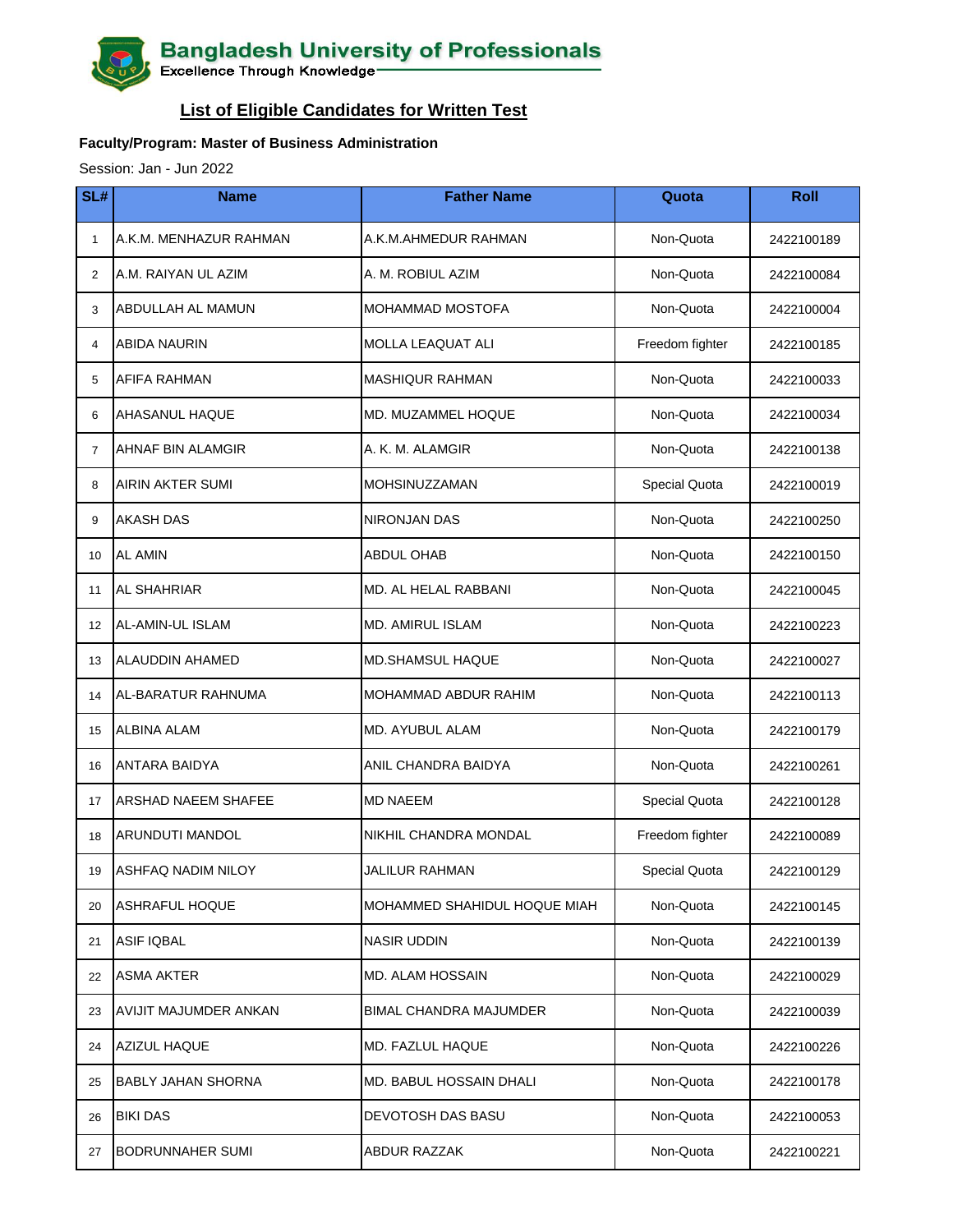| 28 | <b>BOISHAKHI</b>             | <b>ABDUR RASHID BAPARI</b> | Non-Quota     | 2422100194 |
|----|------------------------------|----------------------------|---------------|------------|
| 29 | <b>BUSRA ISLAM</b>           | <b>MD. BABUL ISLAM</b>     | Non-Quota     | 2422100257 |
| 30 | DAWAN ABDUL KAWSAR RATUL     | DEWAN ABDUL KARIM          | Non-Quota     | 2422100265 |
| 31 | <b>FAHIM AHMED</b>           | <b>MD. MOSTAFA AHMED</b>   | Non-Quota     | 2422100262 |
| 32 | <b>FAHIM FOYSAL</b>          | MD. ABDULLAH               | Non-Quota     | 2422100042 |
| 33 | <b>FAHIMA RAWSHAN KHAN</b>   | <b>NEAZ MOHAMMAD KHAN</b>  | Non-Quota     | 2422100110 |
| 34 | <b>FAHMIDA SULTANA</b>       | <b>NURUL ISLAM PATWARY</b> | Non-Quota     | 2422100203 |
| 35 | <b>FAIROOZ ANIQA</b>         | MOHAMMAD KAMRUZZAMAN       | Non-Quota     | 2422100239 |
| 36 | <b>FARDIT AHAMED</b>         | JAMAL UDDIN                | Non-Quota     | 2422100242 |
| 37 | <b>FARHAN BIN FUAD</b>       | MD. IQBAL FUAD             | Non-Quota     | 2422100016 |
| 38 | <b>FARIA HASIB</b>           | SARDER HASIBUR RAHMAM      | Non-Quota     | 2422100208 |
| 39 | <b>FARIA TASNEEM AISHI</b>   | <b>MD. ENAMUL HAQUE</b>    | Non-Quota     | 2422100026 |
| 40 | FARIA ZAHAN SARNA            | MOHAMMAD HELAL UDDIN       | Special Quota | 2422100137 |
| 41 | FARIAH AHSAN RASHA           | MD. MOHAIMENUL AHSAN       | Non-Quota     | 2422100149 |
| 42 | <b>FARJANA BHUIYAN</b>       | MD.MOSLEHUDDIN BHUIYAN     | Non-Quota     | 2422100130 |
| 43 | <b>FARJANA YASMIN</b>        | KAZI MD. NEYAMAT ULLAH     | Non-Quota     | 2422100106 |
| 44 | <b>FATEMA BINTE ISLAM</b>    | <b>MD. SHAFIQUL ISLAM</b>  | Non-Quota     | 2422100096 |
| 45 | <b>FATEMA TABASSUM</b>       | MD. BODIUZZAMAN            | Non-Quota     | 2422100256 |
| 46 | <b>FAYSAL AHMED</b>          | <b>ABDUS SHOBAHAN</b>      | Non-Quota     | 2422100013 |
| 47 | <b>HABIBA SARKER</b>         | <b>MD. ZAKARIA SARKER</b>  | Non-Quota     | 2422100170 |
| 48 | <b>HAFSA RAHAMAN</b>         | M D. MOFIZUR RAHMAN        | Non-Quota     | 2422100190 |
| 49 | <b>HAKIMUZZAMAN</b>          | MD. ABDUL AWAL             | Special Quota | 2422100078 |
| 50 | HASIN MAHTAB AKASH           | <b>MD. KUDDUS ALI</b>      | Non-Quota     | 2422100180 |
| 51 | <b>HENA AKTHER</b>           | <b>MD. HARUN HAULADER</b>  | Non-Quota     | 2422100255 |
| 52 | HUMAYARA ISHRAT              | <b>MD. ATAHAR ALI</b>      | Non-Quota     | 2422100207 |
| 53 | <b>IRFAT - E - MONZUR</b>    | <b>MONZUR HASSAN</b>       | Non-Quota     | 2422100164 |
| 54 | ISHRAT JAHAN TAHMID          | MD. HELAL MIA              | Non-Quota     | 2422100269 |
| 55 | <b>JAHIDUL ISLAM</b>         | <b>MOSTAFA SARDER</b>      | Non-Quota     | 2422100104 |
| 56 | JANNATUL FERDOUS ANGKAN      | <b>MD. ANWAR HOSSAIN</b>   | Non-Quota     | 2422100192 |
| 57 | JANNATUL FERDOUS RIMI        | <b>MD. MOKBUL HOSSAIN</b>  | Non-Quota     | 2422100030 |
| 58 | JANNATUN NAIMA RATIKA        | MD ABDUL KAIYUM NIZAMI     | Non-Quota     | 2422100125 |
| 59 | <b>JASIM UDDIN CHOWDHURY</b> | MUSLIM CHOWDHURY           | Non-Quota     | 2422100003 |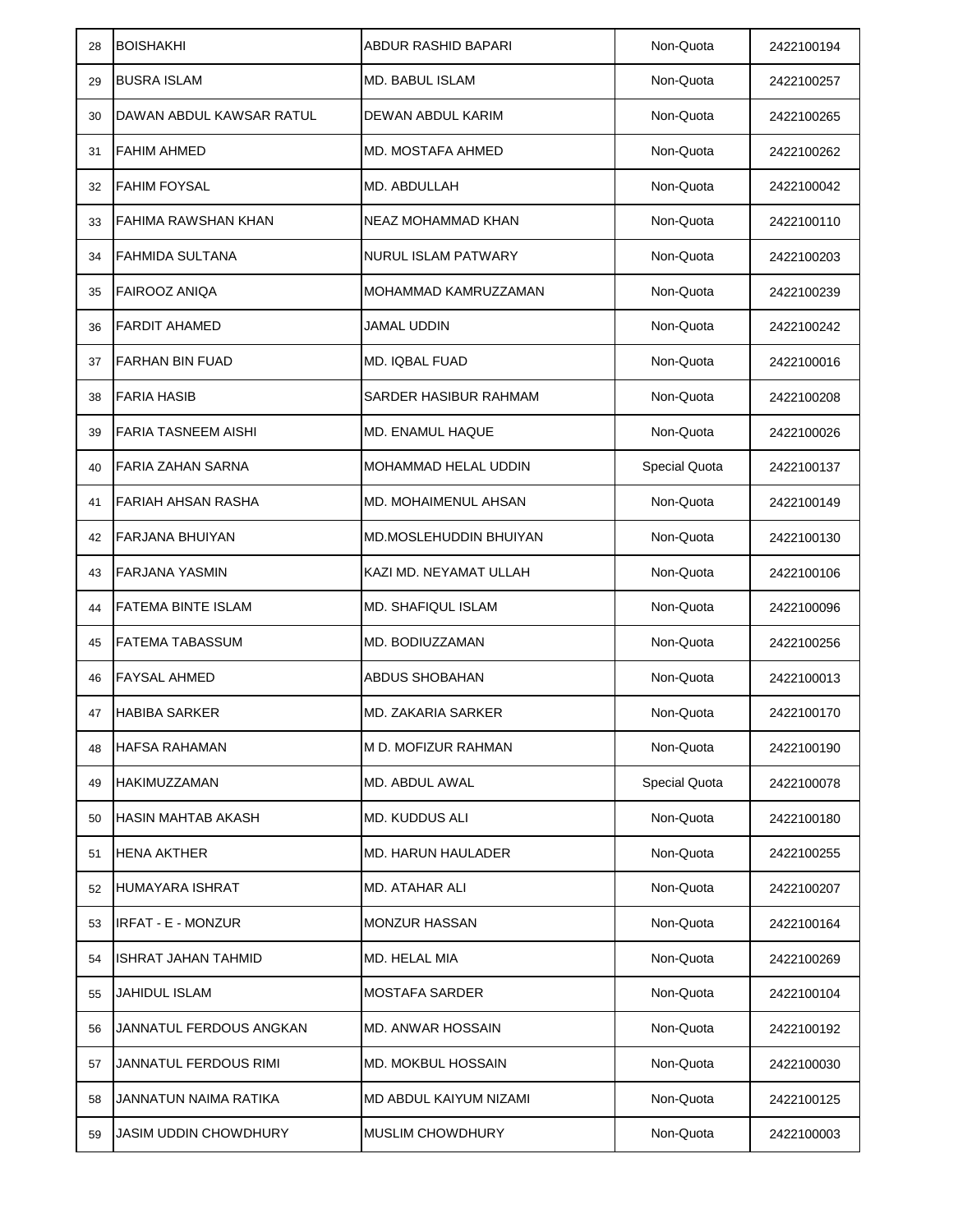| 60 | <b>JAUNNATUL SUROVY</b>                    | <b>SHORHAB HOSSAIN</b>        | Non-Quota       | 2422100244 |
|----|--------------------------------------------|-------------------------------|-----------------|------------|
| 61 | JAYANTA BANIK                              | GOBINDA BANIK                 | Non-Quota       | 2422100064 |
| 62 | JONY DEV NATH                              | SHUBAL DEV NATH               | Non-Quota       | 2422100054 |
| 63 | JOYTUN NISA JOTI                           | <b>MD. ZAKIR HOSSAIN</b>      | Non-Quota       | 2422100200 |
| 64 | JUMANA AHMED JEBA                          | <b>MOLLA AHMED JUNAED</b>     | Non-Quota       | 2422100237 |
| 65 | <b>K M TOWFIQUE AHMED</b>                  | K M NOWSHER BAHAR             | Non-Quota       | 2422100068 |
| 66 | K. M. MEHEDI HASAN                         | K. M. HAIDER ALI              | Special Quota   | 2422100107 |
| 67 | <b>KAMRUN NAHAR CHAITY</b>                 | KAMRUL ALAM PATWARY           | Non-Quota       | 2422100135 |
| 68 | <b>KANIZ FATEMA</b>                        | MD. AZADUL ISLAM              | Non-Quota       | 2422100086 |
| 69 | KAZI FAISAL HOSSAIN                        | <b>KAZI ABDUR ROB</b>         | Non-Quota       | 2422100083 |
| 70 | <b>KAZI TAREQUL ISLAM</b>                  | KAZI SHAHIDUL ISLAM           | Non-Quota       | 2422100114 |
| 71 | KHANDAKAR SHAJIA FARJANA<br><b>SHUASHA</b> | KHANDAKAR AMIR ALI            | Freedom fighter | 2422100014 |
| 72 | <b>LABIBA RAIDAH CHOWDHURY</b>             | LATE SUHAYER AHMED CHOWDHURY  | Non-Quota       | 2422100101 |
| 73 | <b>LAMIA JALAL</b>                         | <b>SHAH JALAL</b>             | Non-Quota       | 2422100043 |
| 74 | <b>LUTFUN NAHER</b>                        | MOHAMMAD LUKMAN HAKIM         | Non-Quota       | 2422100067 |
| 75 | <b>M. AHASAN HABIB</b>                     | <b>MD. ATIAR RAHAMAN</b>      | Non-Quota       | 2422100036 |
| 76 | <b>MAHMUDA HOSSAIN</b>                     | <b>ANWAR HOSSAIN</b>          | Non-Quota       | 2422100021 |
| 77 | <b>MALIHA BINTA GIASH</b>                  | MD. GIASH UDDIN               | Non-Quota       | 2422100085 |
| 78 | <b>MANJURUL HOQUE</b>                      | <b>MD.HABIBUR RAHMAN</b>      | Non-Quota       | 2422100015 |
| 79 | <b>MARIA SAUDA</b>                         | <b>MD ANWAR HOSSAIN</b>       | Non-Quota       | 2422100253 |
| 80 | <b>MARIYA HOSSAIN BHUIYAN</b>              | MD. MOSHARROF HOSSAIN BHUIYAN | Non-Quota       | 2422100001 |
| 81 | MASABA HOSSAIN SNIGDHA                     | <b>MD.EMDAD HOSSAIN</b>       | Non-Quota       | 2422100165 |
| 82 | MD BADHAN ISLAM                            | MD.BABUL ISLAM                | Non-Quota       | 2422100051 |
| 83 | <b>MD FORHAD HOSSAIN</b>                   | MD. MOSHARRAF HOSSAIN         | Non-Quota       | 2422100070 |
| 84 | MD FOYSAL AHAMMAD                          | MD RASHID TALUKDER            | Non-Quota       | 2422100268 |
| 85 | MD HASAN REZA                              | <b>MD NAZRUL ISLAM</b>        | Non-Quota       | 2422100099 |
| 86 | MD HASHIBUR RAHMAN SHANTO                  | MD ABDUR RAZZAK               | Non-Quota       | 2422100169 |
| 87 | <b>MD KABIR HOSSAIN</b>                    | MD MAHIR UDDIN                | Non-Quota       | 2422100008 |
| 88 | MD LAKABUL HASSAN KHAN SHILON              | MD ISRAIL HOSSAIN KHAN        | Non-Quota       | 2422100047 |
| 89 | <b>MD MUSHFIQUR RAHMAN</b>                 | MD MUSTAFIZUR RAHMAN          | Non-Quota       | 2422100172 |
| 90 | <b>MD RAISUL ISLAM</b>                     | <b>MD YOUNUS</b>              | Non-Quota       | 2422100148 |
| 91 | <b>IMD ROBEL HOSSAIN</b>                   | MD TARA MIAH                  | Non-Quota       | 2422100157 |
|    |                                            |                               |                 |            |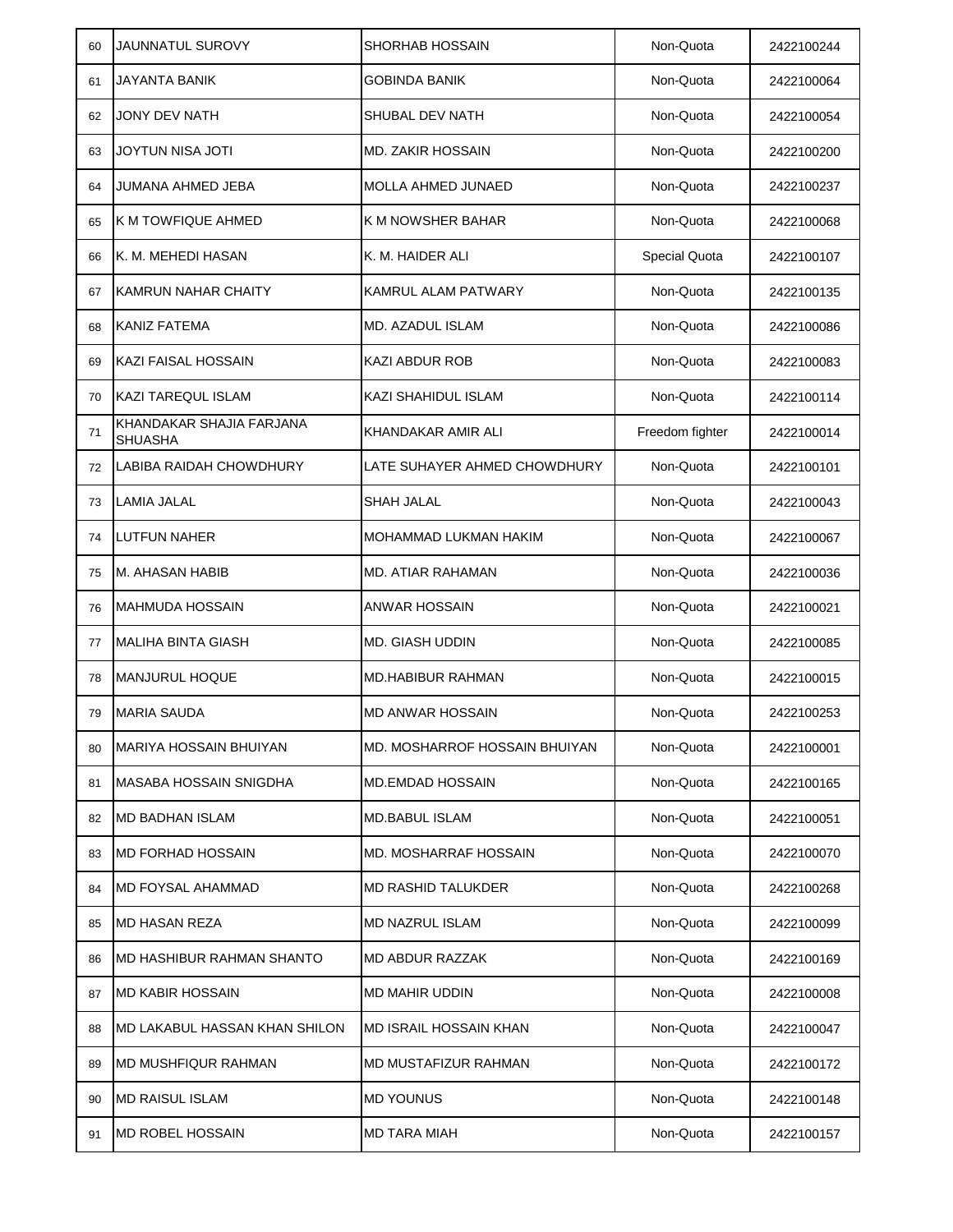| 92  | <b>MD SAIDUL HASAN</b>         | <b>MD.HOSSAIN AHMED</b>      | Non-Quota            | 2422100154 |
|-----|--------------------------------|------------------------------|----------------------|------------|
| 93  | <b>MD SHAHIDUL ISLAM</b>       | LATE FORIDUL ISLAM           | Non-Quota            | 2422100183 |
| 94  | <b>MD, ASIKUR RAHMAN RUPOM</b> | MD-AZIZUR RAHMAN AZIZ        | Non-Quota            | 2422100079 |
| 95  | MD. RAFIQUL ISLAM RAHUL        | <b>MD.ABUL KASHEM MOLLAH</b> | Non-Quota            | 2422100184 |
| 96  | MD. ABDULLAH                   | MD. ABDUL KHALEQUE           | Non-Quota            | 2422100009 |
| 97  | <b>MD. ABIR RAHMAN</b>         | <b>MD. MEZANUR RAHMAN</b>    | Non-Quota            | 2422100005 |
| 98  | MD. ABIRUZZAMAN                | MD.ASADUZZAMAN               | Non-Quota            | 2422100232 |
| 99  | MD. AHASANUR RAHMAN SOJIB      | MD. AYUB HOSSAIN             | Non-Quota            | 2422100103 |
| 100 | MD. AL-MAYRAJ                  | MD. ALMAS UDDIN (DABLU)      | Non-Quota            | 2422100112 |
| 101 | <b>MD. ARIFUL ISLAM</b>        | <b>SAHIDUL ISLAM</b>         | Non-Quota            | 2422100076 |
| 102 | MD. ARIFUR RAHMAN              | <b>MD. KHALILUR RAHMAN</b>   | Freedom fighter      | 2422100228 |
| 103 | IMD. ASHAD HOSSAIN KHAN        | MD. AWLAD HOSSAIN KHAN       | Non-Quota            | 2422100163 |
| 104 | <b>MD. ASIMUR RAHMAN KHAN</b>  | <b>MD. ABDUL BAREK KHAN</b>  | Non-Quota            | 2422100140 |
| 105 | <b>MD. FAHMIDUL HOSSAIN</b>    | MD. MOQSUDUL HOSSAIN         | <b>Special Quota</b> | 2422100123 |
| 106 | <b>MD. HABIBUL BASHAR</b>      | MD. JOBED ALI                | Non-Quota            | 2422100205 |
| 107 | <b>MD. HABIBUR RAHMAN</b>      | <b>MD. ABDUL MUNIM</b>       | Non-Quota            | 2422100181 |
| 108 | <b>MD. IBN SINA</b>            | MD. BORHAN UDDIN             | Non-Quota            | 2422100066 |
| 109 | <b>MD. IFTAKHAR SHOHAN</b>     | MD. SHARIFUL ALAM            | Non-Quota            | 2422100115 |
| 110 | <b>MD. KAMRUL HASAN</b>        | MD. DULAL MYA                | Non-Quota            | 2422100094 |
| 111 | <b>MD. MAINUL SHEIKH</b>       | ABDUL HAMED SHEIKH           | Non-Quota            | 2422100220 |
| 112 | <b>MD. MASUM BILLAH</b>        | <b>MD.SADEKUL ISLAM</b>      | Non-Quota            | 2422100202 |
| 113 | MD. MEHRABUL HOQUE             | MD. MOZAMMEL HOQUE           | Non-Quota            | 2422100065 |
| 114 | MD. MEJBAH-UL-SIDDIK           | MD. AYUB ALI                 | Non-Quota            | 2422100056 |
| 115 | <b>MD. MINHAJUL ABEDIN</b>     | ANWAR HOSSAIN                | Non-Quota            | 2422100060 |
| 116 | MD. MOHAIMEN HOSSAIN.          | <b>MD. NUR HOSSAIN</b>       | Non-Quota            | 2422100264 |
| 117 | <b>MD. MOHIUDDIN HASAN</b>     | <b>MD. FARID UDDIN</b>       | Non-Quota            | 2422100251 |
| 118 | MD. MOHIUDDIN SAMRAT           | <b>MD. ALTAF HOSSEN</b>      | Non-Quota            | 2422100097 |
| 119 | <b>MD. MONIRUL ISLAM</b>       | JANEY ALAM                   | Non-Quota            | 2422100132 |
| 120 | IMD. MONJUR KADER SARKER       | ABDUL KADER SARKER           | Non-Quota            | 2422100206 |
| 121 | <b>MD. MUBARAK HOSSAIN</b>     | MD. ABDUL MANNAN             | Non-Quota            | 2422100075 |
| 122 | <b>MD. NAYEM HOWLADER</b>      | MD. NAZRUL ISLAM             | Non-Quota            | 2422100224 |
| 123 | <b>MD. NISHAT HOSSAIN KHAN</b> | MD. AWLAD HOSSAIN KHAN       | Non-Quota            | 2422100162 |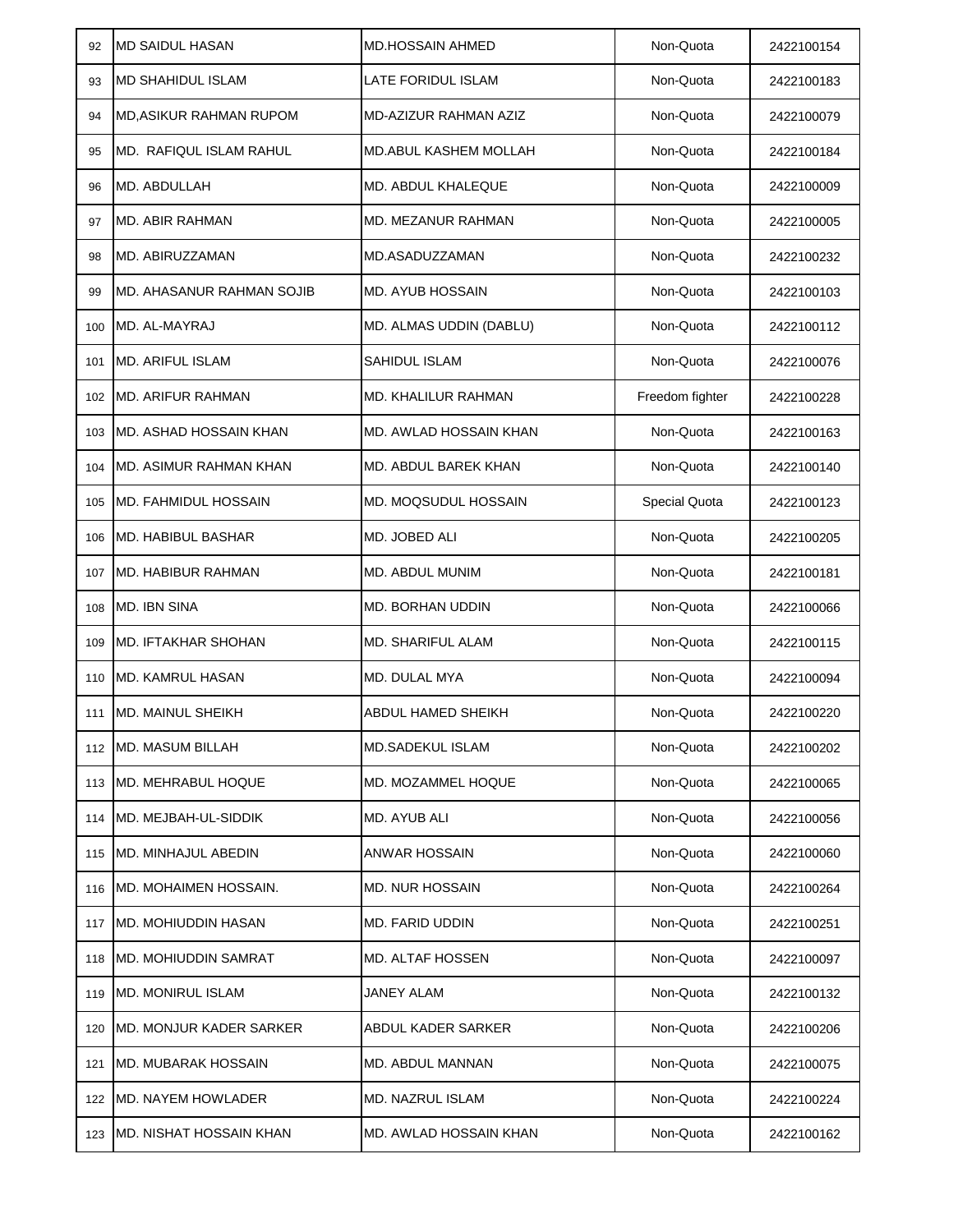| 124 | <b>MD. OMAR FAHIM</b>           | <b>MD. FERDOUS ALAM</b>         | Non-Quota     | 2422100044 |
|-----|---------------------------------|---------------------------------|---------------|------------|
| 125 | <b>MD. RAFIUL HOQUE FAKIR</b>   | MD. SEYDUL HOQUE FAKIR          | Non-Quota     | 2422100229 |
| 126 | <b>MD. RIAD ARIFIN</b>          | MD. ABU TAHER MIAH              | Non-Quota     | 2422100127 |
| 127 | <b>MD. RUHAN RABBI</b>          | MD. AFTAB UDDIN                 | Non-Quota     | 2422100249 |
| 128 | MD. SADDAM HOSSAIN              | MD. ZAHIR UDDIN SHAIKH          | Non-Quota     | 2422100241 |
| 129 | MD. SARWAR JAHAN                | MD. HARUN OR RASHID             | Non-Quota     | 2422100018 |
| 130 | MD. SAYEM-AL-RASHID SARKER      | <b>MD HARONUR RASHID</b>        | Non-Quota     | 2422100010 |
| 131 | IMD. SHAHADOT HOSSAIN SHAWON    | <b>MD. MOKBUL HOSSAIN</b>       | Non-Quota     | 2422100074 |
| 132 | <b>MD. SHAHROF KHAN</b>         | KHAN IQBAL AHMED                | Non-Quota     | 2422100191 |
| 133 | MD. SHAIM UR RAHMAN             | MD. ABDUS SABUR SHAIKH          | Non-Quota     | 2422100213 |
| 134 | MD. SHAKIN ISLAM                | <b>MD. SHAFIQUL ISLAM</b>       | Non-Quota     | 2422100173 |
| 135 | <b>IMD. SHOHAGH AHMED</b>       | MD. ABU-TAHER                   | Non-Quota     | 2422100217 |
| 136 | <b>MD. TAREK RAHMAN</b>         | MD. KHALILUR RAHMAN             | Non-Quota     | 2422100037 |
| 137 | <b>MD. TAUSIK ISLAM</b>         | MD. ABDUR RAFIQ                 | Non-Quota     | 2422100012 |
| 138 | MD. WASAK MAHBUB JISAN          | MD. ABDUL WAHED ANSARY          | Non-Quota     | 2422100108 |
| 139 | <b>IMD.ASHIQUR RAHMAN</b>       | <b>MD.HAFIZUR RAHMAN</b>        | Non-Quota     | 2422100215 |
| 140 | IMD.EMDADUL HAQUE NAYEEM        | <b>MD.KAMAL HOSSAIN</b>         | Non-Quota     | 2422100201 |
| 141 | <b>MD.ISHRAFIL BHUIYAN</b>      | MD.HARUNUR RASHID BHUIYAN       | Non-Quota     | 2422100141 |
| 142 | <b>MD.MAHMODUL HASSAN</b>       | <b>MOHAMMAD ALI</b>             | Non-Quota     | 2422100166 |
| 143 | <b>MD.MEHEDI HASSAN</b>         | <b>MD.ABDUL MUTTALIB</b>        | Non-Quota     | 2422100271 |
| 144 | IMD.MOSTAFIZUR RAHMAN           | <b>MD.ZAHID HOSSAIN</b>         | Non-Quota     | 2422100002 |
| 145 | MD.TANVIR AHAMMED DIPU          | MD. ABUL KALAM                  | Special Quota | 2422100050 |
| 146 | <b>MD.ZIAUR RAHMAN JISAN</b>    | <b>MD.MOJIBUR RAHMAN RIPON</b>  | Non-Quota     | 2422100270 |
| 147 | <b>MEHEDI HASAN NAHID</b>       | MD MOFIZ UDDIN SARDAR           | Special Quota | 2422100197 |
| 148 | <b>MEHEDI HASAN RAHAT</b>       | <b>MD HABIBUR RAHMAN</b>        | Non-Quota     | 2422100035 |
| 149 | <b>MEHENAZ TABASSUM RUPONTI</b> | <b>MD. FAIZUL BASHER SARKER</b> | Non-Quota     | 2422100233 |
| 150 | MIRAZ MAHMUD                    | <b>MD.ABDUL GAFFAR</b>          | Non-Quota     | 2422100218 |
| 151 | MIRZA SADMAN SAKIB              | MIRZA ABUL KALAM AZAD           | Non-Quota     | 2422100260 |
| 152 | MOHAMMAD ASADUR RAHMAN          | MOHAMMAD SAEYD MIA              | Non-Quota     | 2422100093 |
| 153 | MOHAMMAD OMAR FARUQUE           | MOHAMMAD OSMAN GANI             | Non-Quota     | 2422100133 |
| 154 | MOHAMMAD RABIUL ALAM            | QAZI MD SHAH ALAM               | Special Quota | 2422100118 |
| 155 | <b>MOST. MAISHA TABASSUM</b>    | <b>MD. MANIRUL ISLAM</b>        | Non-Quota     | 2422100238 |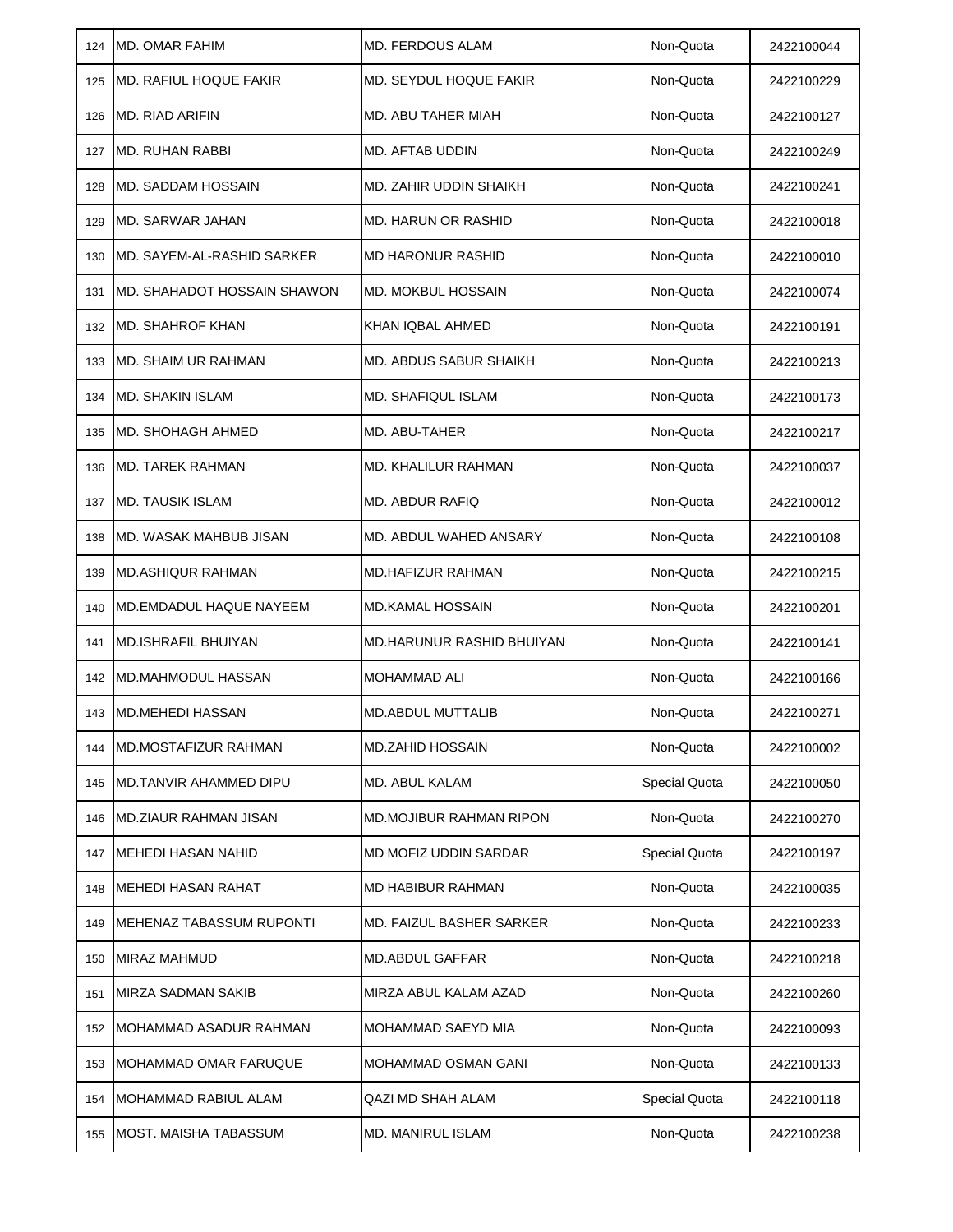| 156 | <b>MOSTOFA AL MUZAHID</b>    | <b>MOSTOFA SHAZAHAN SIRAJ</b>              | Non-Quota            | 2422100214 |
|-----|------------------------------|--------------------------------------------|----------------------|------------|
| 157 | <b>MOUMITA ROY CHOWDHURY</b> | ROBINDRANATH ROY CHOWDHURY                 | Non-Quota            | 2422100199 |
| 158 | MUBASHSHIRA SUBAH            | <b>MD. ROKUNUZZAMAN</b>                    | Non-Quota            | 2422100020 |
| 159 | MUHAMMAD FAZLE RABBY         | <b>SAIDUR RAHMAN</b>                       | Non-Quota            | 2422100204 |
| 160 | MUHAMMAD MAHBUB ALAM         | <b>MD AZAHAR MIA</b>                       | Non-Quota            | 2422100174 |
| 161 | MUKTADIR RAHMAN RAKIB        | <b>MD. MOTIUR RAHMAN</b>                   | <b>Special Quota</b> | 2422100240 |
| 162 | <b>IMUNTASIR ALAM RAD</b>    | <b>MD. RAFIQUL ALAM</b>                    | Non-Quota            | 2422100144 |
| 163 | <b>MUSARRAT RAHMAN</b>       | <b>MIZANUR RAHMAN</b>                      | Non-Quota            | 2422100146 |
| 164 | <b>MUSFIQ WAHID</b>          | A. T. M. MASUDUR RAHMAN                    | Non-Quota            | 2422100234 |
| 165 | NABILAH HOSSAIN PROTTASHA    | MD. GOLAM HOSSAIN                          | Non-Quota            | 2422100231 |
| 166 | NADIA SULTANA NODI           | <b>MD. NAGIMUDDIN</b>                      | Non-Quota            | 2422100087 |
| 167 | NAFISA TASNIM                | ABUL BASAR DEWAN                           | Non-Quota            | 2422100235 |
| 168 | NAFISA TASNIM PROMI          | <b>MD. ARIFUR RAHMAN</b>                   | Non-Quota            | 2422100258 |
| 169 | NAHIDA AKTER JANNAT          | JAFAR AHMMAD PATWARY                       | Non-Quota            | 2422100023 |
| 170 | <b>NARMIN SADIK</b>          | <b>AKM SADEK</b>                           | Non-Quota            | 2422100182 |
| 171 | NAZIMUDDIN NAHID             | <b>FAIJUDDIN</b>                           | Non-Quota            | 2422100246 |
| 172 | NHM HASSAN IMAM CHOWDHURY    | MD JALAL UDDIN CHOWDHURY                   | Non-Quota            | 2422100136 |
| 173 | <b>NILIMA RAHMAN</b>         | <b>MD. MOHIDUR RAHMAN</b>                  | Non-Quota            | 2422100259 |
| 174 | NISHAT ANJUM                 | <b>MD. ANWAR HOSSAIN</b>                   | Non-Quota            | 2422100081 |
| 175 | NISHAT TASNIM                | <b>KHAIR AHMED</b>                         | Non-Quota            | 2422100061 |
| 176 | <b>INISHI SUTRADHAR</b>      | SREE NIRONJAN CHANDRA<br>SUTRADHAR CHANDAN | Non-Quota            | 2422100210 |
| 177 | NUR MEHARUMA CHOWDHURY       | MD. NAZIM UDDIN CHOWDHURY                  | Non-Quota            | 2422100119 |
| 178 | NURUNNAHAR SMRITY            | SK. ABDUS SHAHID                           | Non-Quota            | 2422100032 |
| 179 | NUSRAT ARA JAHAN PROTIVA     | <b>MD. NOOR HOSSAIN</b>                    | Non-Quota            | 2422100168 |
| 180 | INUSRAT JAHAN PIA            | <b>MD. ABUL KASHEM</b>                     | Non-Quota            | 2422100071 |
| 181 | NUSRAT JAHAN PRIETY          | <b>MD. ZAKIR HOSSAIN</b>                   | Non-Quota            | 2422100069 |
| 182 | NUSRAT JAHAN TONNI           | ABDUR RASHID CHOWDHOURY                    | Non-Quota            | 2422100111 |
| 183 | INUSRAT JAHAN TULI           | MD. BABUL MIA                              | Non-Quota            | 2422100212 |
| 184 | NUSRAT TASNIM TAHSIN ANITA   | MD. SHAFIQUL ISLAM                         | Non-Quota            | 2422100126 |
| 185 | OVEZID NITTRO                | <b>SUZIT MITTRO</b>                        | Non-Quota            | 2422100100 |
| 186 | <b>PARMITA BANIK</b>         | DHANA RANJAN BANIK                         | Non-Quota            | 2422100245 |
| 187 | <b>RAAFI AHMED</b>           | ASHRAF UDDIN AHMED                         | Non-Quota            | 2422100022 |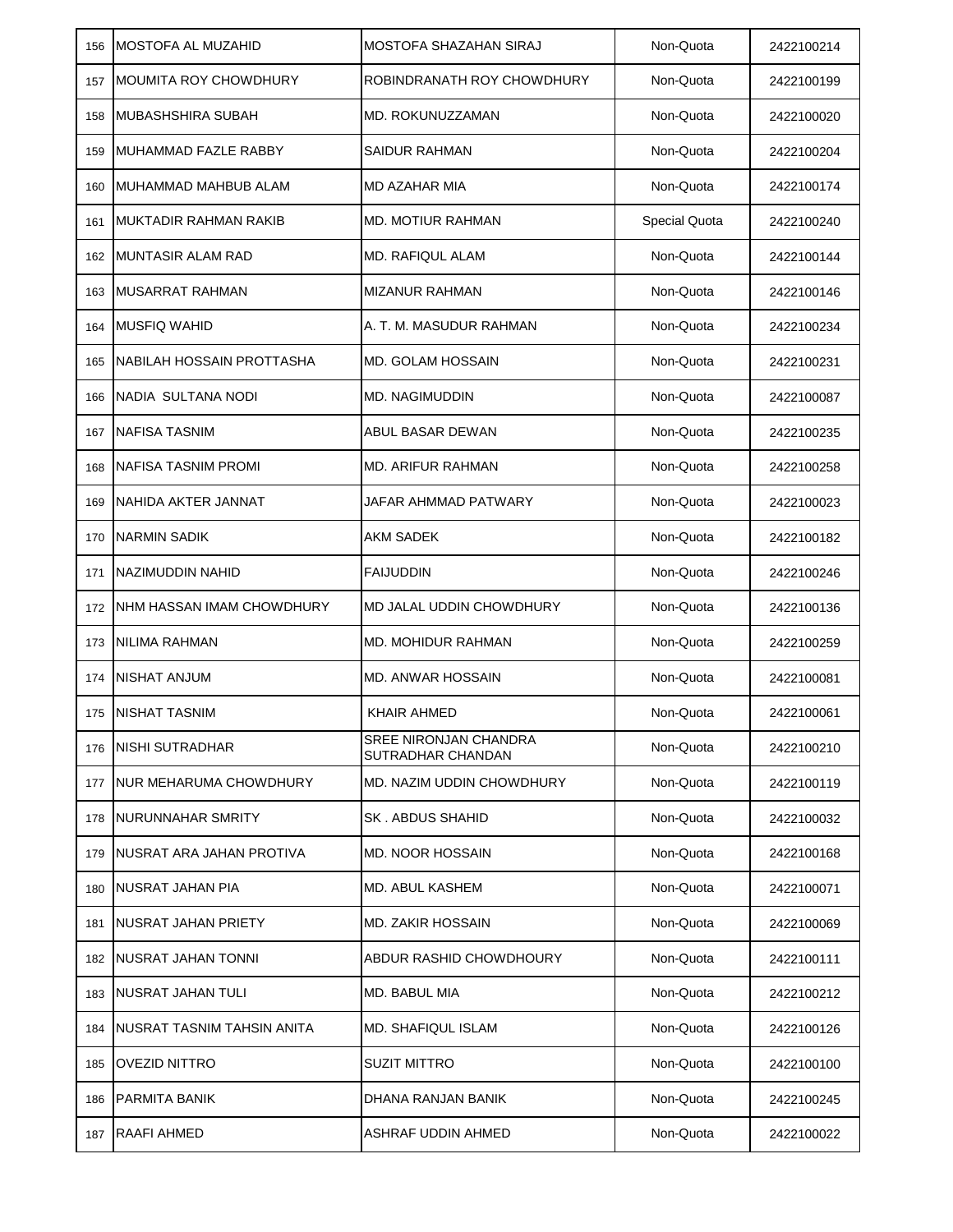| 188 | RABEYA BOSHRY                  | <b>MD. BILLAL HOSSAIN</b>      | Non-Quota       | 2422100105 |
|-----|--------------------------------|--------------------------------|-----------------|------------|
| 189 | <b>RAFIA FERDOUS MIM</b>       | MD. AMIRUL ISLAM               | Non-Quota       | 2422100038 |
| 190 | <b>RAFSAN HOSSAIN</b>          | <b>DELOWER HOSSAIN</b>         | Non-Quota       | 2422100230 |
| 191 | <b>RAHUL BHOWMICK SHAYKET</b>  | <b>BIKASH CHANDRA BHOWMICK</b> | Non-Quota       | 2422100120 |
| 192 | <b>RAKIBUL HASAN</b>           | <b>MD.ABU JAFOR</b>            | Freedom fighter | 2422100025 |
| 193 | <b>RASHEEQ AHMED</b>           | <b>NESAR AHMED</b>             | Non-Quota       | 2422100062 |
| 194 | REHNUMA AKTER RASNA            | <b>ABDUR ROUF SARKER</b>       | Non-Quota       | 2422100028 |
| 195 | <b>RIFA SANGIDHA</b>           | <b>MD. ASHRAFUL ALAM</b>       | Special Quota   | 2422100177 |
| 196 | <b>RIFAT SHARMIN</b>           | <b>RAFIQUL HUQUE</b>           | Non-Quota       | 2422100095 |
| 197 | ROUJATUL RUMMAN                | NADIRUZZAMAN BHYIAN            | Freedom fighter | 2422100031 |
| 198 | S. A. ARIFUR RAHMAN            | MD. RABIUL ALAM SARKER         | Non-Quota       | 2422100186 |
| 199 | S.M. AHNAF ABID RAHMAN         | S.M. ZAHEDUR RAHMAN            | Non-Quota       | 2422100243 |
| 200 | <b>SADIA AFRIN CHOITY</b>      | <b>MD SAYEDUR RAHMAN</b>       | Non-Quota       | 2422100225 |
| 201 | <b>SADIA AKBOR ORNI</b>        | MD. ALI AKBOR                  | Non-Quota       | 2422100155 |
| 202 | <b>SADIA ARAFIN HELEN</b>      | <b>MD. SIRAJUL ISLAM</b>       | Special Quota   | 2422100151 |
| 203 | <b>SADIA HABIB SHANTA KHAN</b> | <b>HABIBUR RHAMAN KHAN</b>     | Non-Quota       | 2422100091 |
| 204 | <b>SADIA YASMIN KHAN</b>       | <b>MD. SAIDUR RAHMAN KHAN</b>  | Non-Quota       | 2422100080 |
| 205 | <b>SADIYA SIDDIKA</b>          | S. M. NURULLAH                 | Non-Quota       | 2422100143 |
| 206 | SADMAN KABIR MOHAMMED          | <b>MD. AYNUL KABIR</b>         | Non-Quota       | 2422100131 |
| 207 | <b>SADMAN SAQIB ZAHIN</b>      | <b>MD MOHSIN ALAM</b>          | Non-Quota       | 2422100017 |
| 208 | <b>SADMAN SHIHAB</b>           | MD. SIRAJUL HAQUE              | Freedom fighter | 2422100222 |
| 209 | <b>SAFIN AHMED</b>             | MD. JAHANGIR HOSSAIN           | Non-Quota       | 2422100266 |
| 210 | SAIDA BINTA WAHED LUNA         | ABDUL WAHED                    | Non-Quota       | 2422100195 |
| 211 | <b>SAIDA TASNIM NISHA</b>      | <b>SHARIF AHMED</b>            | Freedom fighter | 2422100142 |
| 212 | <b>SAIFUR RAHMAN</b>           | <b>RUHUL AMIN</b>              | Non-Quota       | 2422100121 |
| 213 | <b>SAJOTI ISLAM SRISTY</b>     | <b>MD. SHOHIDUL ISLAM</b>      | Non-Quota       | 2422100052 |
| 214 | <b>SAKIB CHOWDHURY</b>         | <b>SAUD CHOWDHURY</b>          | Non-Quota       | 2422100007 |
| 215 | <b>SAKIB HOSSAIN</b>           | <b>MD. SHAMSUL HAQUE KHAN</b>  | Non-Quota       | 2422100102 |
| 216 | <b>SALMA AKTER</b>             | <b>MD. YOUSUF ALI</b>          | Special Quota   | 2422100088 |
| 217 | <b>SAMANTA MAHNAZ</b>          | MD. AZIZUL HAQUE               | Non-Quota       | 2422100082 |
| 218 | SAMIN ANJUM AYON               | MD. APTAB UDDIN MIA            | Non-Quota       | 2422100077 |
| 219 | <b>SAMIRA BINTE HAMID</b>      | MD. ABDUL HAMID                | Non-Quota       | 2422100109 |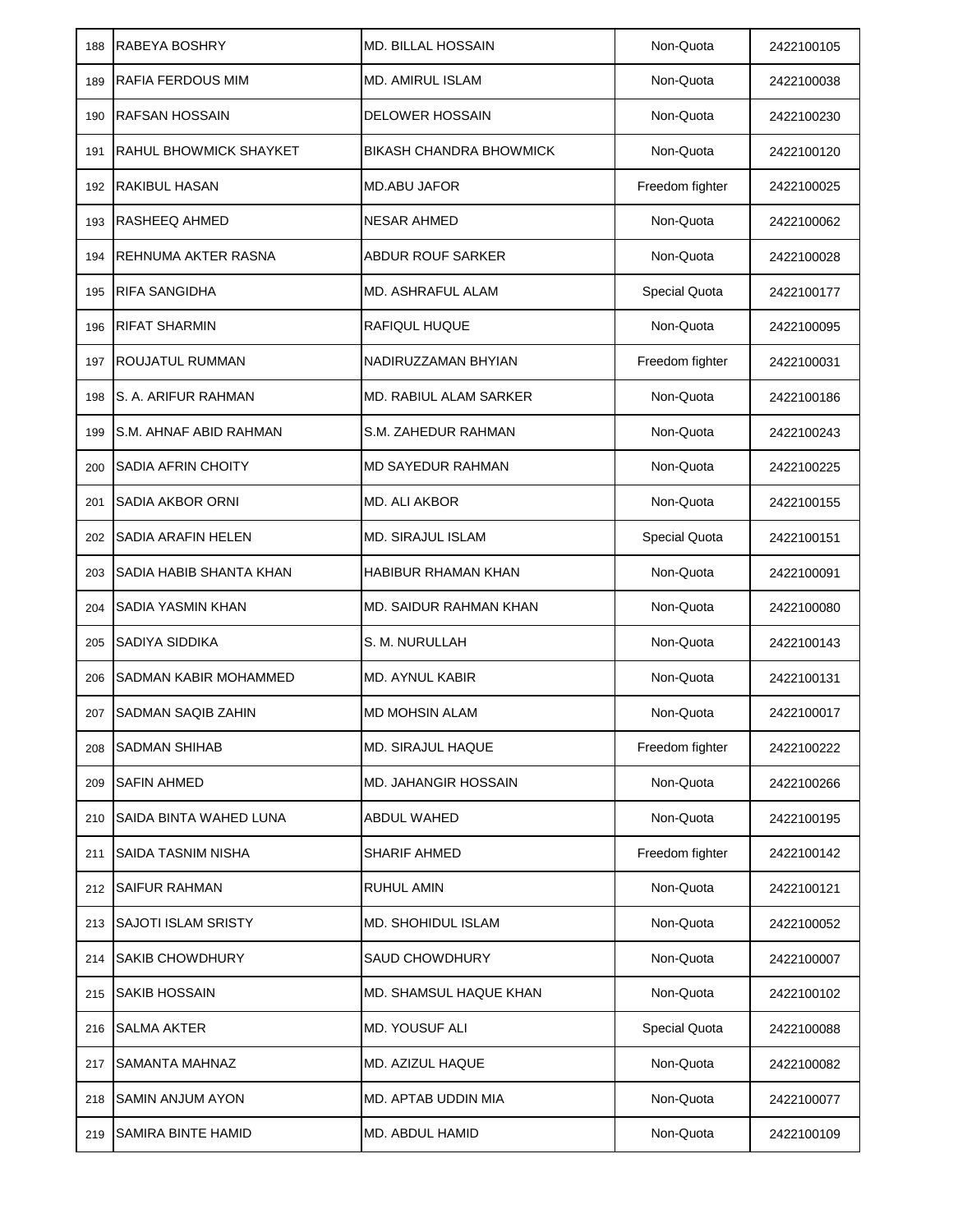| 220 | <b>SANJEDA ISLAM MONE</b>      | <b>MD. ASADUL ISLAM</b>   | Non-Quota            | 2422100098 |
|-----|--------------------------------|---------------------------|----------------------|------------|
| 221 | SANJIDA AFIATE                 | <b>MD. HOSSAIN ALI</b>    | Non-Quota            | 2422100134 |
| 222 | SANZIDA HOSSAIN                | <b>MD. ZAKIR HOSSAIN</b>  | Non-Quota            | 2422100092 |
| 223 | <b>SAYMA SULTANA</b>           | MD. MOMIN ALI             | Non-Quota            | 2422100073 |
| 224 | <b>SHAFIYATUR MARIA</b>        | MD. SAMSUL HAQUE          | Non-Quota            | 2422100267 |
| 225 | SHAH MD. WALIULLAH             | SHAH MD.OBEIDULLA         | Non-Quota            | 2422100040 |
| 226 | <b>SHAHADAT HOSSAIN HRIDOY</b> | <b>MD. SAIFUL ISLAM</b>   | Non-Quota            | 2422100193 |
| 227 | SHAHERUL ALAM                  | J.M. BABUR                | Non-Quota            | 2422100152 |
| 228 | SHAKILA AFROZ                  | <b>MD. SHAFIUL ISLAM</b>  | Non-Quota            | 2422100156 |
| 229 | <b>SHAKIRA MUSHTARY</b>        | MD ABU BAKR SIDDIQUE      | <b>Special Quota</b> | 2422100049 |
| 230 | <b>SHAMIMA NASRIN</b>          | <b>MD. ABDUS SAMAD</b>    | Non-Quota            | 2422100072 |
| 231 | <b>SHAMMI AKTER RIMA</b>       | ABDUL HAMID               | Non-Quota            | 2422100153 |
| 232 | SHATIL AZAD SAMIT              | ABUL KALAM AZAD           | Non-Quota            | 2422100048 |
| 233 | SHEIKH ANIKA IBNAT             | SHEIKH FAYAZ ALAM         | Non-Quota            | 2422100024 |
| 234 | <b>SHEKH AL AMIN</b>           | <b>MD SHAWKAT HOSSAIN</b> | Non-Quota            | 2422100211 |
| 235 | <b>SHEUM AL SALEHIN</b>        | <b>ABDUS SALAM</b>        | Non-Quota            | 2422100247 |
| 236 | <b>SHOJIB AHAMED</b>           | <b>MD.SUMSUDDIN</b>       | Non-Quota            | 2422100196 |
| 237 | <b>SHOWADEE RAHMAN</b>         | SHAMIUR RAHMAN            | Non-Quota            | 2422100188 |
| 238 | <b>SHREE LOB BARUA</b>         | SOURAV BARUA              | Special Quota        | 2422100122 |
| 239 | <b>SIHAB UDDIN</b>             | <b>ABUL HOSSEN</b>        | Non-Quota            | 2422100058 |
| 240 | <b>SILVI RAHMAN</b>            | AMINUR RAHMAN KHAN        | Non-Quota            | 2422100046 |
| 241 | <b>SM NAZIF</b>                | <b>SM ALAMGIR</b>         | Non-Quota            | 2422100090 |
| 242 | <b>SOHANA HAQ</b>              | K.B.M EMADUL HAQ          | Non-Quota            | 2422100055 |
| 243 | SUBRINA ALAM CHOWDHURY         | MD. SADRUL ALAM CHOWDHURY | Freedom fighter      | 2422100041 |
| 244 | <b>SULTAN NAVID AHMED</b>      | <b>AKHTER FARUQ</b>       | Non-Quota            | 2422100219 |
| 245 | SUMAIYA RAHMAN LOPA            | SARDER LUTFOR RAHMAN      | Non-Quota            | 2422100227 |
| 246 | <b>SUMAYA AKTER</b>            | MUHAMMAD SHOWKAT HOSSAIN  | Non-Quota            | 2422100263 |
| 247 | SUMAYA SIDDIQA                 | ABUL HASAN                | Non-Quota            | 2422100124 |
| 248 | <b>SUMON KABIR</b>             | <b>KABIR SARKER</b>       | Non-Quota            | 2422100147 |
| 249 | SURAIYA AKTER EMON             | K.M.ABDUL BARI            | Non-Quota            | 2422100236 |
| 250 | <b>SURAYA PARVIN TOHIRA</b>    | <b>MD BILLAL HOSSAIN</b>  | Non-Quota            | 2422100252 |
| 251 | SYED MUSABBIR AL SIFAT         | SYED ABDULLAH AL HASAN    | Non-Quota            | 2422100158 |